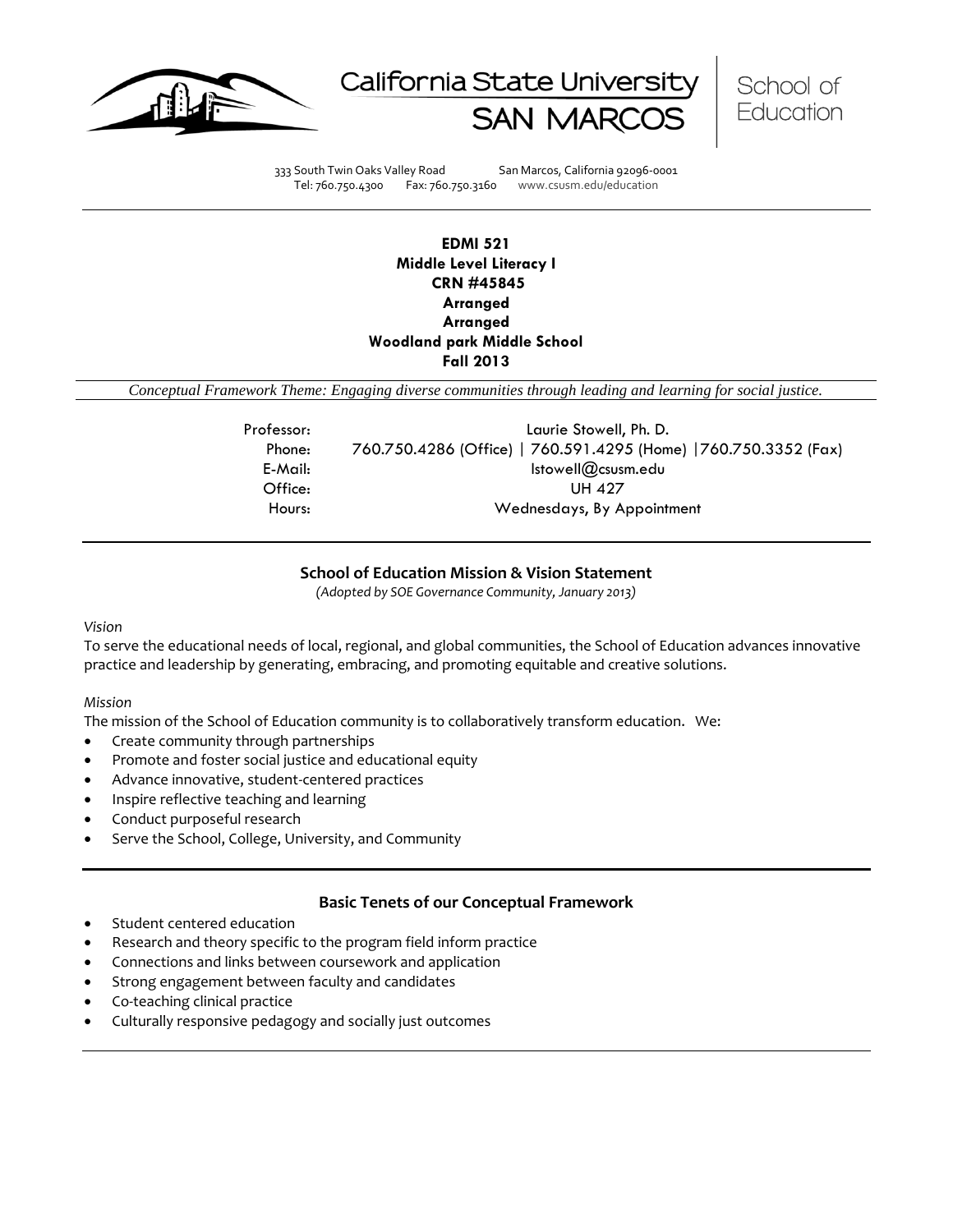#### **COURSE DESCRIPTION**

Focuses on developing a preliminary understanding of theory, methodology, and assessment of English Language Arts and second language Learning in self-contained or departmentalized settings.

STOWELL: The primary aim of this course is for students to develop an understanding of the theory, methodology and assessment of English language arts and second language learning in integrated and inclusive elementary and middle school classrooms.

#### **Course Prerequisites:**

Admission to the credential program

### **Course Objectives:**

# KNOWLEDGE

Students will:

- gain an understanding of how a first and second language is acquired.
- gain an understanding of the reading and writing processes and their relationship to thought, language and learning.
- gain an understanding of how people learn to read and write in their first and second language
- become familiar with current approaches to the teaching of reading and writing, the theoretical bases of such approaches, and some of the controversy surrounding them.
- become familiar with current approaches to the teaching of reading and writing in culturally and linguistically diverse elementary school classrooms
- become familiar with classroom diagnostic techniques and evaluation procedures.

#### SKILLS

Students will:

- become sensitive observers of children's language using behaviors.
- analyze children's reading and writing behavior as a basis for making instructional decisions
- develop the ability to select appropriate materials and instructional strategies to meet the individual needs of students
- learn how to organize the classroom for teaching reading and writing to culturally and linguistically diverse populations.

#### ATTITUDES AND VALUES

Students will:

- develop an appreciation for the natural language abilities children possess for processing and producing print
- develop an appreciation for the need and value of integrating reading and writing into all areas of the curriculum
- affirm the importance of a rich environment for developing an effective language arts program.
- develop a sensitivity to and appreciation for culturally and linguistically diverse learners.
- develop an appreciation for the importance of reading and writing for their own personal and professional growth
- develop a respect for each student, his/her abilities and background and the student's right to instruction that meets his or her individual needs.

#### **California Teaching Commission Standards Alignment**

The course objectives, assignments, and assessments have been aligned with the Commission on Teacher Credentialing standards for a Multiple Subjects Credential. The following standards are a primary emphasis for this course: **Standard 3** - Relationship between theory and practice;

**Standard 4** - Pedagogical thought and reflective practice;

**Standard 5** - Equity, Diversity and Access;

**Standard 7** - Preparation to Teach Reading Language Arts;

**Standard 7A** - Multiple Subject Reading, Writing, and Related Language Instruction in English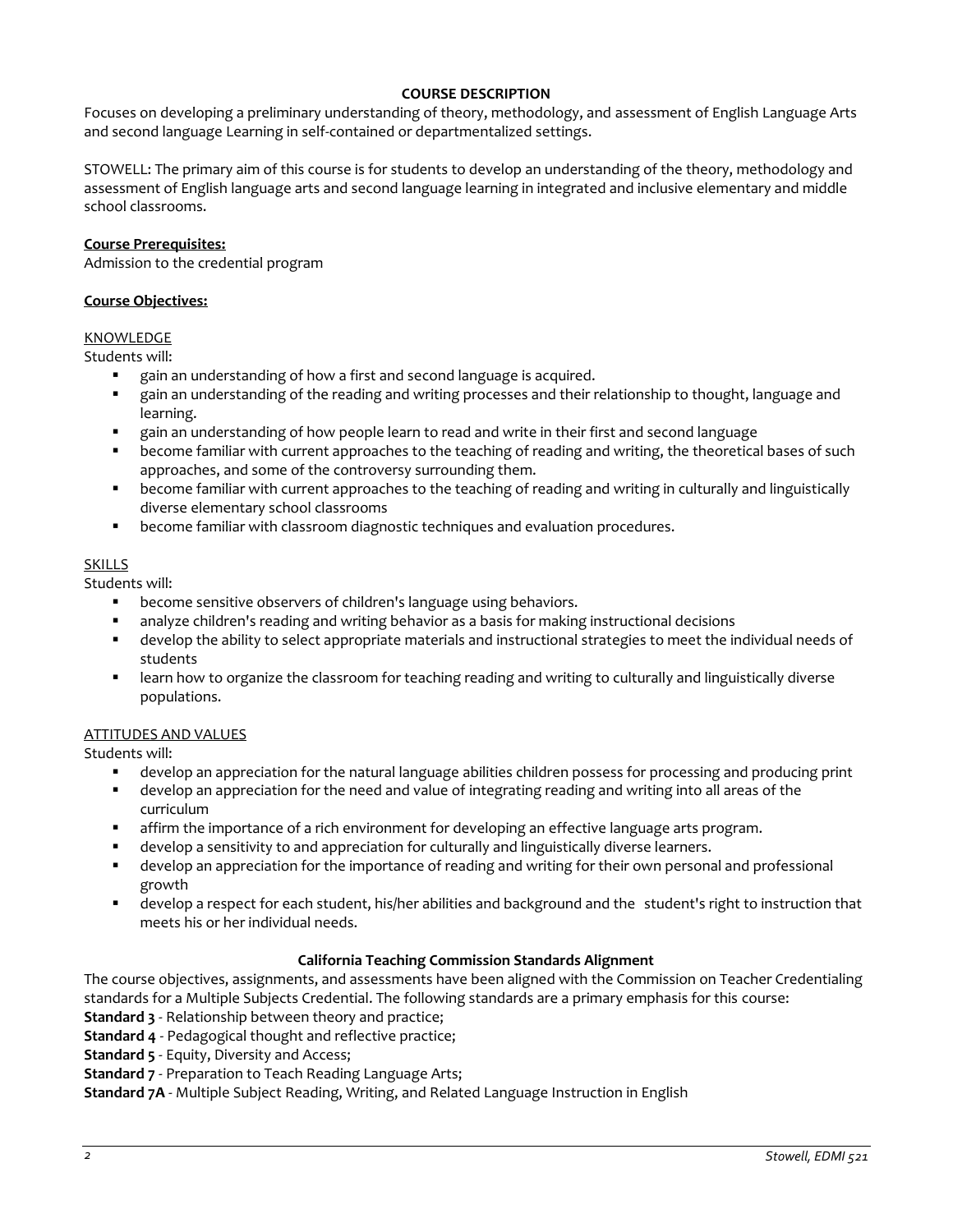#### **Required Texts**

- Cunningham, P and Allington, R. (2006) (5th ed.) *Classrooms that work.* NewYork: Allyn and Bacon.
- Cooper, J. D., Kiger, N., & Robinson, M. (2011). *Literacy: Helping Students Construct Meaning, 8TH Edition*.
- Rethinking schools. *Rethinking our classrooms 2: Teaching for Equity and social justice*
- ELA standards can be accessed via the California Department of Education website: <http://www.cde.ca.gov/be/st/ss/engmain.asp>
- CA Common Core Standards for ELA: [http://www.scoe.net/castandards/agenda/2010/ela\\_ccs\\_recommendations.pdf](http://www.scoe.net/castandards/agenda/2010/ela_ccs_recommendations.pdf)

**Young Adolescent Lit**: You will read **ONE** of the following:

Levithan, D. (2005) *Boy meets boy* Westerfield, S (2011). *The Uglies* Asher, J. & C. Mackler. (2012) *The future of us* Alexie, S. (2008). *The absolutely true diary of a part time Indian* Fleischman, J (2004)*. Phineas Gage: A gruesome but true story about brain science*  Berend, J*. (2012) Vertical* 

**Recommended Books:**

- Cunningham, P. (5rd ed.) *Phonics They Use*
- Allington, R. *What really matters in fluency*

**(Optional)**

**•** Zarrillo, J. J. (2010). (3rd ed.) *Ready for RICA: A test preparation guide for California's Reading Instruction Competence Assessment.* Merrill Prentice Hall.

### **Authorization to Teach English Learners**

This credential program has been specifically designed to prepare teachers for the diversity of languages often encountered in California public school classrooms. The authorization to teach English learners is met through the infusion of content and experiences within the credential program, as well as additional coursework. Candidates successfully completing this program receive a credential with authorization to teach English learners. *(Approved by CCTC in SB 2042 Program Standards, August 02)*

# **STUDENT LEARNING OUTCOMES**

#### **California Teacher Performance Assessment (CalTPA)**

Beginning July 1, 2008 all California credential candidates must successfully complete a state-approved system of teacher performance assessment (TPA), to be embedded in the credential program of preparation. At CSUSM this assessment system is called the CalTPA or the TPA for short.

To assist your successful completion of the TPA, a series of informational seminars are offered over the course of the program. TPA related questions and logistical concerns are to be addressed during the seminars. Your attendance to TPA seminars will greatly contribute to your success on the assessment.

Additionally, SoE classes use common pedagogical language, lesson plans (lesson designs), and unit plans (unit designs) in order to support and ensure your success on the TPA and more importantly in your credential program.

The CalTPA Candidate Handbook, TPA seminar schedule, and other TPA support materials can be found on the SoE website: <http://www.csusm.edu/education/CalTPA/ProgramMaterialsTPA.html>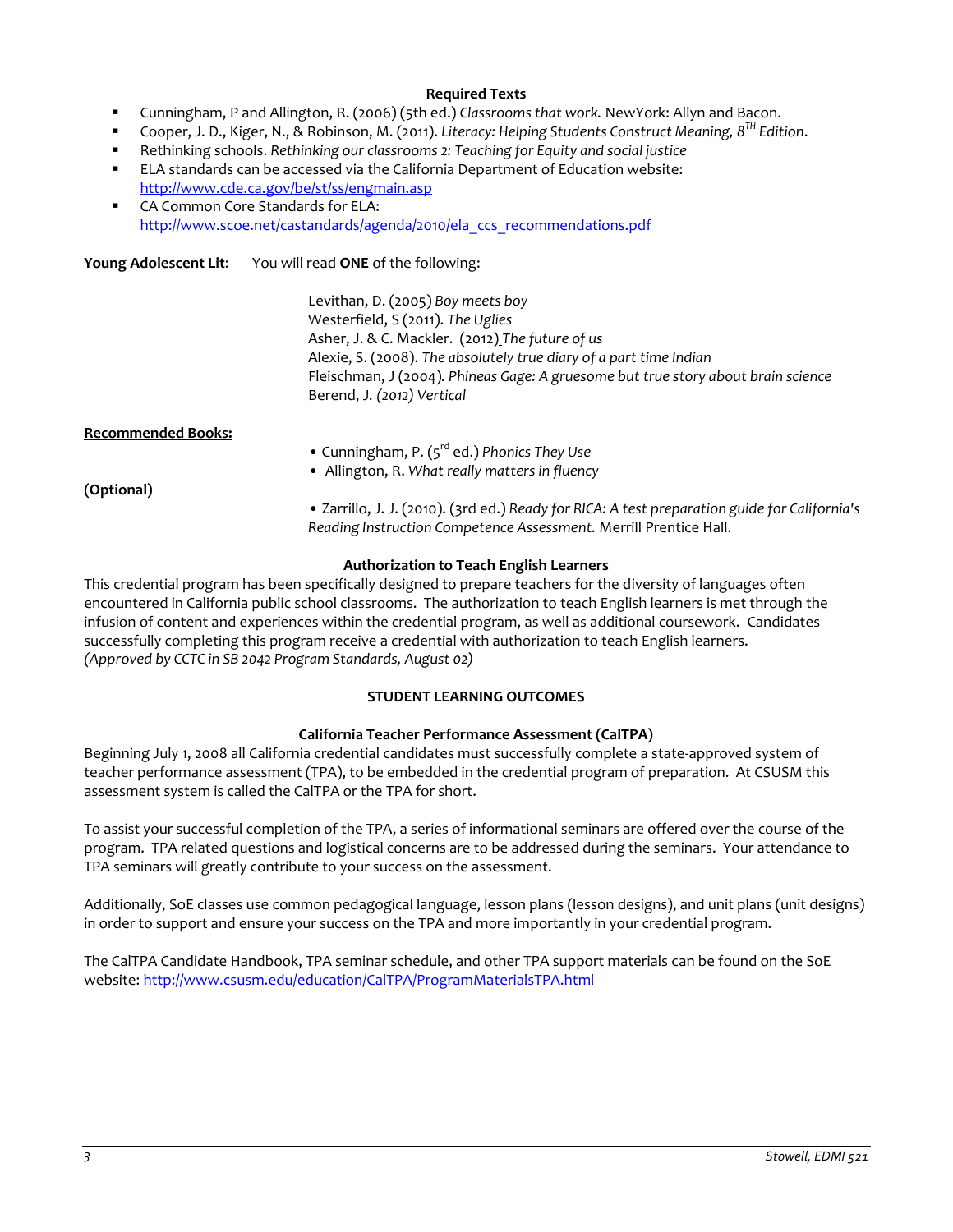#### **Assessment of Professional Dispositions**

Assessing a candidate's dispositions within a professional preparation program is recognition that teaching and working with learners of all ages requires not only specific content knowledge and pedagogical skills, but positive attitudes about multiple dimensions of the profession. The School of Education has identified six dispositions – social justice and equity, collaboration, critical thinking, professional ethics, reflective teaching and learning, and life-long learning—and developed an assessment rubric. For each dispositional element, there are three levels of performance - *unacceptable*, *initial target*, and *advanced target*. The description and rubric for the three levels of performance offer measurable behaviors and examples.

The assessment is designed to provide candidates with ongoing feedback for their growth in professional dispositions and includes a self-assessment by the candidate. The dispositions and rubric are presented, explained and assessed in one or more designated courses in each program as well as in clinical practice. Based upon assessment feedback candidates will compose a reflection that becomes part of the candidate's Teaching Performance Expectation portfolio. Candidates are expected to meet the level of *initial target* during the program.

#### **School of Education Attendance Policy**

Due to the dynamic and interactive nature of courses in the School of Education, all candidates are expected to attend all classes and participate actively. At a minimum, candidates must attend more than 80% of class time, or s/he **may not receive a passing grade** for the course at the discretion of the instructor. Individual instructors may adopt more stringent attendance requirements. Should the candidate have extenuating circumstances, s/he should contact the instructor as soon as possible. *(Adopted by the COE Governance Community, December, 1997).*

**This course:** Students missing more than one class session cannot earn an A or A-. Students missing more than two class sessions cannot earn a B or B+. Arriving late or leaving early by more than 20 minutes counts as an absence. Illness and emergencies are considered on a case-by-case basis. However, notifying the instructor does not constitute an excuse. All assignments must be turned in on due date even in case of an absence.

### **Students with Disabilities Requiring Reasonable Accommodations**

Candidates with disabilities who require reasonable accommodations must be approved for services by providing appropriate and recent documentation to the Office of Disable Student Services (DSS). This office is located in Craven Hall 4300, and can be contacted by phone at (760) 750-4905, or TTY (760) 750-4909. Candidates authorized by DSS to receive reasonable accommodations should meet with their instructor during office hours or, in order to ensure confidentiality, in a more private setting.

#### **All University Writing Requirement**

Every course at the university must fulfill the university's writing requirement of at least 2500 words.

# **CSUSM Academic Honesty Policy**

"Students will be expected to adhere to standards of academic honesty and integrity, as outlined in the Student Academic Honesty Policy. All written work and oral presentation assignments must be original work. All ideas/materials that are borrowed from other sources must have appropriate references to the original sources. Any quoted material should give credit to the source and be punctuated with quotation marks.

Students are responsible for honest completion of their work including examinations. There will be no tolerance for infractions. If you believe there has been an infraction by someone in the class, please bring it to the instructor's attention. The instructor reserves the right to discipline any student for academic dishonesty in accordance with the general rules and regulations of the university. Disciplinary action may include the lowering of grades and/or the assignment of a failing grade for an exam, assignment, or the class as a whole."

Incidents of Academic Dishonesty will be reported to the Dean of Students. Sanctions at the University level may include suspension or expulsion from the University.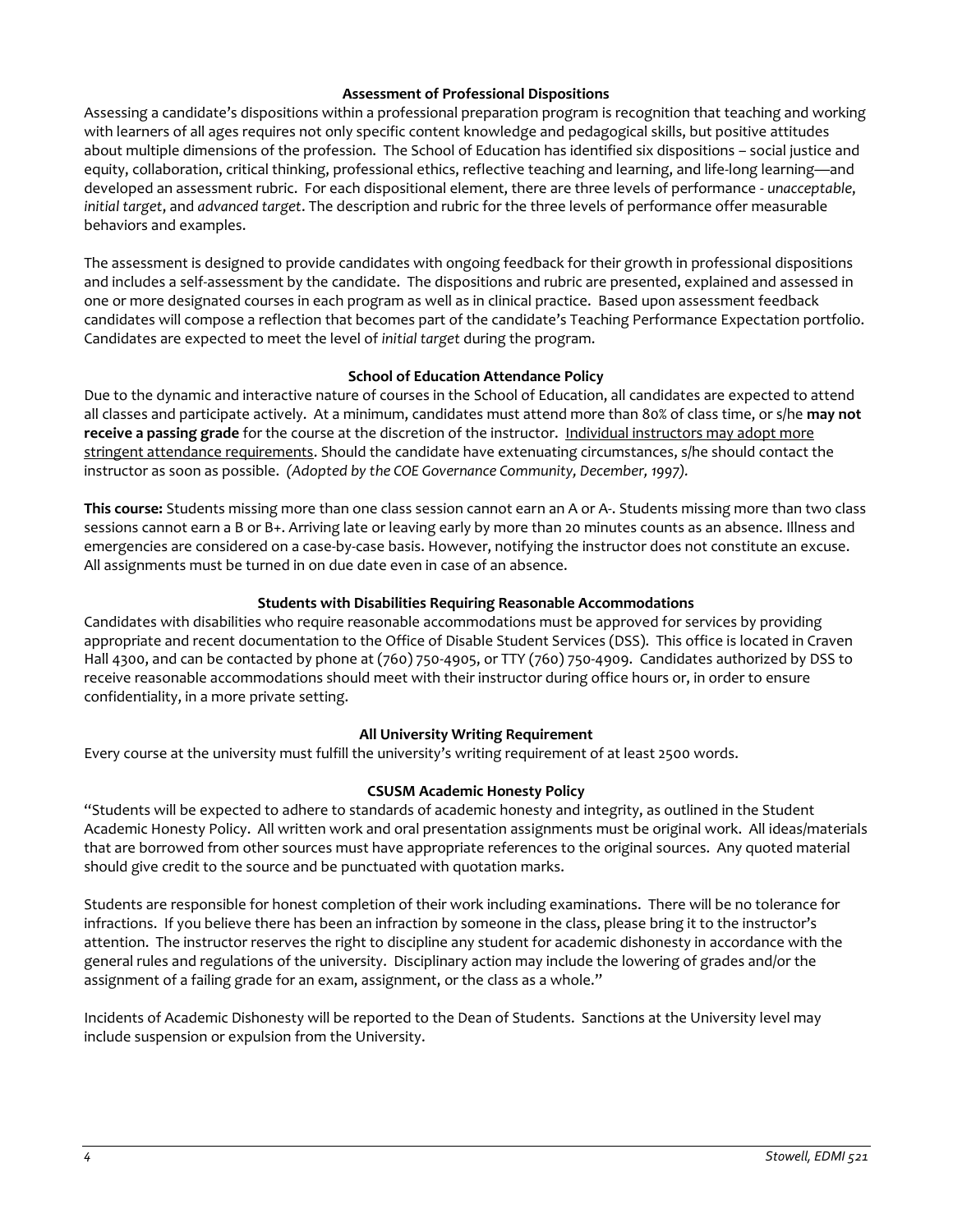# **Plagiarism:**

As an educator, it is expected that each candidate will do his/her own work, and contribute equally to group projects and processes. Plagiarism or cheating is unacceptable under any circumstances. If you are in doubt about whether your work is paraphrased or plagiarized see the Plagiarism Prevention for Students website [http://library.csusm.edu/plagiarism/index.html.](http://library.csusm.edu/plagiarism/index.html) If there are questions about academic honesty, please consult the University catalog.

### **Use of Technology:**

Candidates are expected to demonstrate competency in the use of various forms of technology (i.e. word processing, electronic mail, Moodle, use of the Internet, and/or multimedia presentations). Specific requirements for course assignments with regard to technology are at the discretion of the instructor. Keep a digital copy of all assignments for use in your teaching portfolio. All assignments will be submitted online, and some will be submitted in hard copy as well. Details will be given in class.

### **Electronic Communication Protocol:**

Electronic correspondence is a part of your professional interactions. If you need to contact the instructor, e-mail is often the easiest way to do so. It is my intention to respond to all received e-mails in a timely manner. Please be reminded that e-mail and on-line discussions are a very specific form of communication, with their own nuances and etiquette. For instance, electronic messages sent in all upper case (or lower case) letters, major typos, or slang, often communicate more than the sender originally intended. With that said, please be mindful of all e-mail and on-line discussion messages you send to your colleagues, to faculty members in the School of Education, or to persons within the greater educational community. All electronic messages should be crafted with professionalism and care. Things to consider:

- Would I say in person what this electronic message specifically says?
- How could this message be misconstrued?
- Does this message represent my highest self?
- Am I sending this electronic message to avoid a face-to-face conversation?

In addition, if there is ever a concern with an electronic message sent to you, please talk with the author in person in order to correct any confusion.

#### **Course Requirements and Grading Standards**

**Reading reflections (30 pts.)**: It is expected that everyone will understand all the readings and will come to class prepared to discuss them. Write at least 3 comments or questions from the readings for that session (Each Friday is the equivalent of two sessions so prepare two reflections for each meeting day). **Do not summarize**. Please give thoughtful reactions, responses, and reflections. If the readings are from more than one book, try to comment on more than one book. We will use these as the basis of our discussion at the beginning of some classes. I will collect them at the beginning of each session and they should show that you have done the reading. Do NOT do reading reflections for the adolescent novels. **You have 2 free passes!**

**Primary Observation Reflections (Total 20 pts)**: We will schedule time to observe specifically in kindergarten and first grade classrooms to observe beginning reading and writing instruction. Take notes on what you see in the classrooms while you are there. Following your visits we will debrief the experiences in class and you will write a 2-3 page reflection on your observation of effective practices in teaching reading and writing to children. **First Grade Observation day is October 1. Reflection DUE: Oct. 7**

**Your observation notes on the day you observe will look like this:**

Example:

**Topic**: Phonics Instruction

**Date/Time** 10/7/11 9:00-10:00

**Place** (school/grade/classrooms) San Marcos Elementary, Monolingual 1<sup>st</sup> grade

**Activity**: Teacher taught "B"sound using alphabet cards and the pocket chart. Students wrote words beginning with B then illustrated the following-bird, ball, balloon, and boat.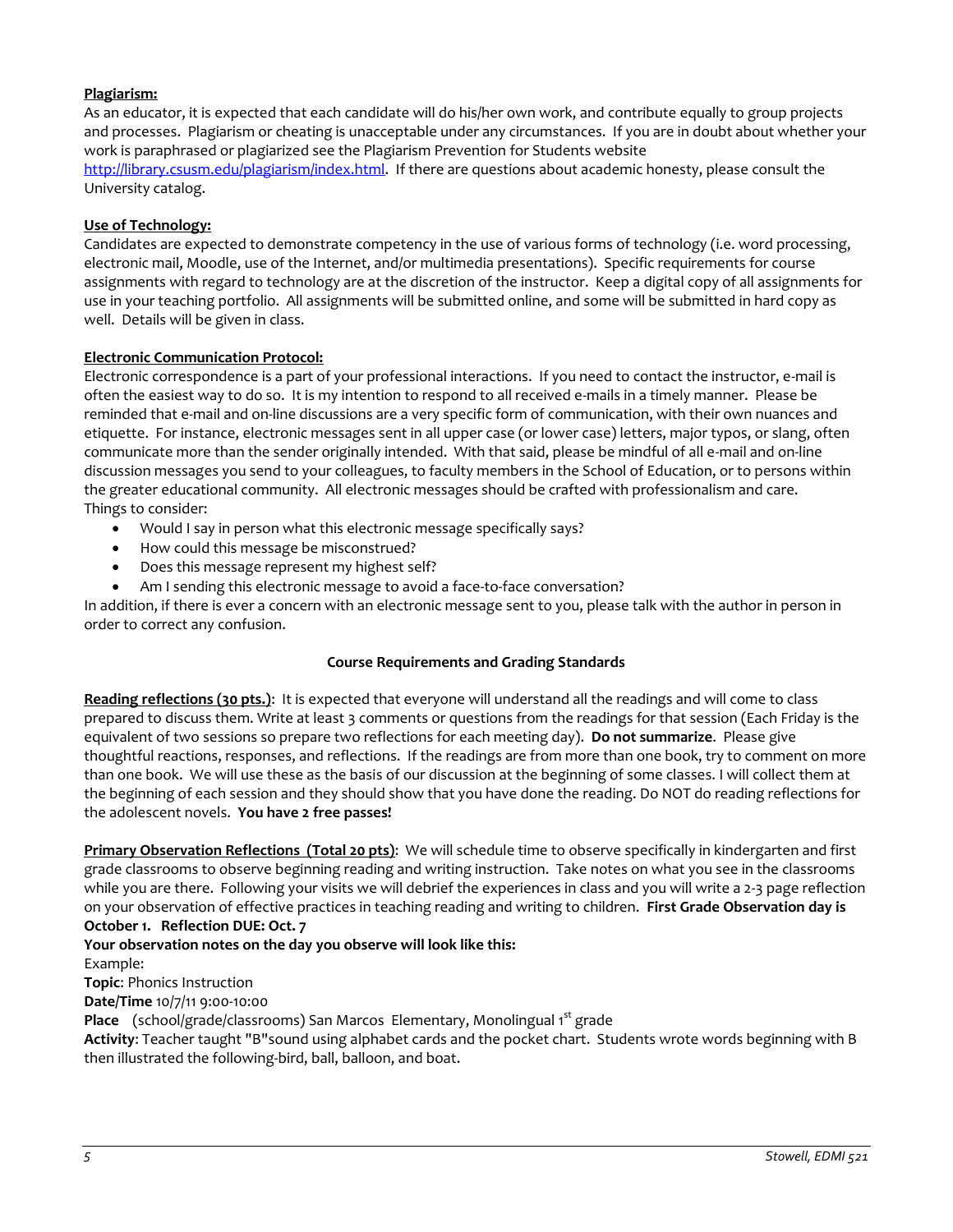**Reflective Notes:** The teacher did a good job being inclusive with all students. Accommodations were made for second language learners when the teacher used some words that were close cognates (ball-bola) to help the students make connections. I noticed that one of the children who had trouble focusing was seated next to the teacher. She was very effective in selecting children to participate in order to ensure that the students did not get out of hand. I would modify this lesson in order to help English learners by using some cognates in Spanish and showing the students how beginning sounds work in their language.

Please do try to observe a lesson in each of the areas of the RICA we talked about this semester:

- Phonemic Awareness
- Concepts About Print
- Phonics Instruction
- Spelling Instruction
- Reading Comprehension-Narrative
- Supporting Reading through Oral and Written Language Development
- Vocabulary Development
- Writing

Try to answer the following questions in your reflection:

- 1. How was the room organized, the physical layout?
- 2. Was there a classroom library? Was it organized in any particular way?
- 3. What opportunities did students have for independent reading? Did they choose what they read?
- 4. Did the teacher work in small groups? How were the groups organized? How were students placed in groups?
- 5. How did the teacher differentiate instruction? How did she meet the needs of all the students?
- 6. What was the rest of the class doing when the teacher worked in small groups?
- 7. Did you see lessons in the following areas:
	- Phonemic Awareness Concepts About Print Phonics Instruction Spelling Instruction Reading Comprehension-Narrative Supporting Reading through Oral and Written Language Development Vocabulary Development

What took place – what was the nature of the instruction?

- 8. Did the teacher read aloud? What? For how long?
- 9. How much time was spent on reading instruction?
- 10. Was it a literacy rich environment? How so?
- 11. Was there evidence of student work in the room? What kind?
- 12. Did you see any kind of reading assessment? What was it? What was being assessed?
- 13. What else did you notice about early reading instruction?

Your final reflection will be a narrative about what you saw and your reflections on them. Please include the setting (small group, large group, one-on-one), what the teacher and the students did and what accommodations were made for students with special needs, or English language learners.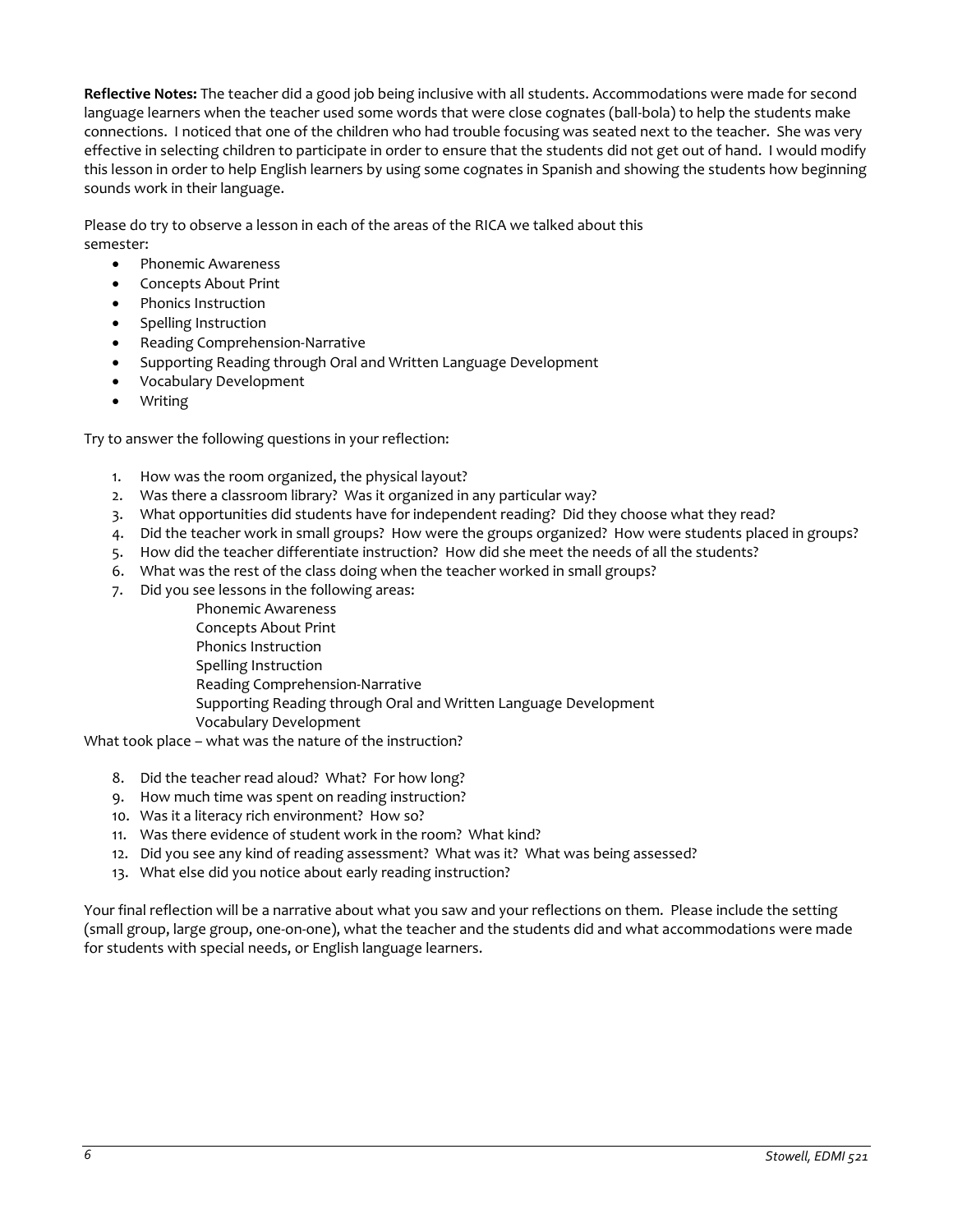

# California State Universi



333 South Twin Oaks Valley Road San Marcos, California 92096-0001<br>Tel: 760.750.4300 Fax: 760.750.3160 www.csusm.edu/education Tel: 760.750.4300 Fax: 760.750.3160 www.csusm.edu/education

> *Laurie Stowell, Ph.D. Professor of Education Director, San Marcos Writing Project Tel: 760-750-4286 Fax: 760-750-3352 Email: lstowell@csusm.edu*

September 6, 2013

To Whom It May Concern:

This letter is to introduce \_\_\_\_\_\_\_\_\_\_\_\_\_\_\_, a student who is enrolled in the Middle Level Credential program at California State University, San Marcos. This program is designed for students to receive a multiple-subjects credential with a middle school emphasis. All student teaching experiences take place in a middle school setting. Most of the graduates of this program will teach in middle schools.

A crucial component of any credential program is for credential students to experience first-hand, good teachers working at a variety of grade levels. Because all their student teaching takes place in middle school settings, these credential students will not have many opportunities to observe primary grade teachers and students. It is essential that the credential students understand the developmental processes and accompanying teaching and support that takes place in these very crucial early years.

Thank you for allowing equal to observe and participate in your school and classroom. I appreciate your personal commitment to the profession and am sure election will benefit from your expertise. Should you have any questions or concerns regarding the program, please feel free to contact me at lstowell@csusm.edu.

Sincerely, Laurie Stowell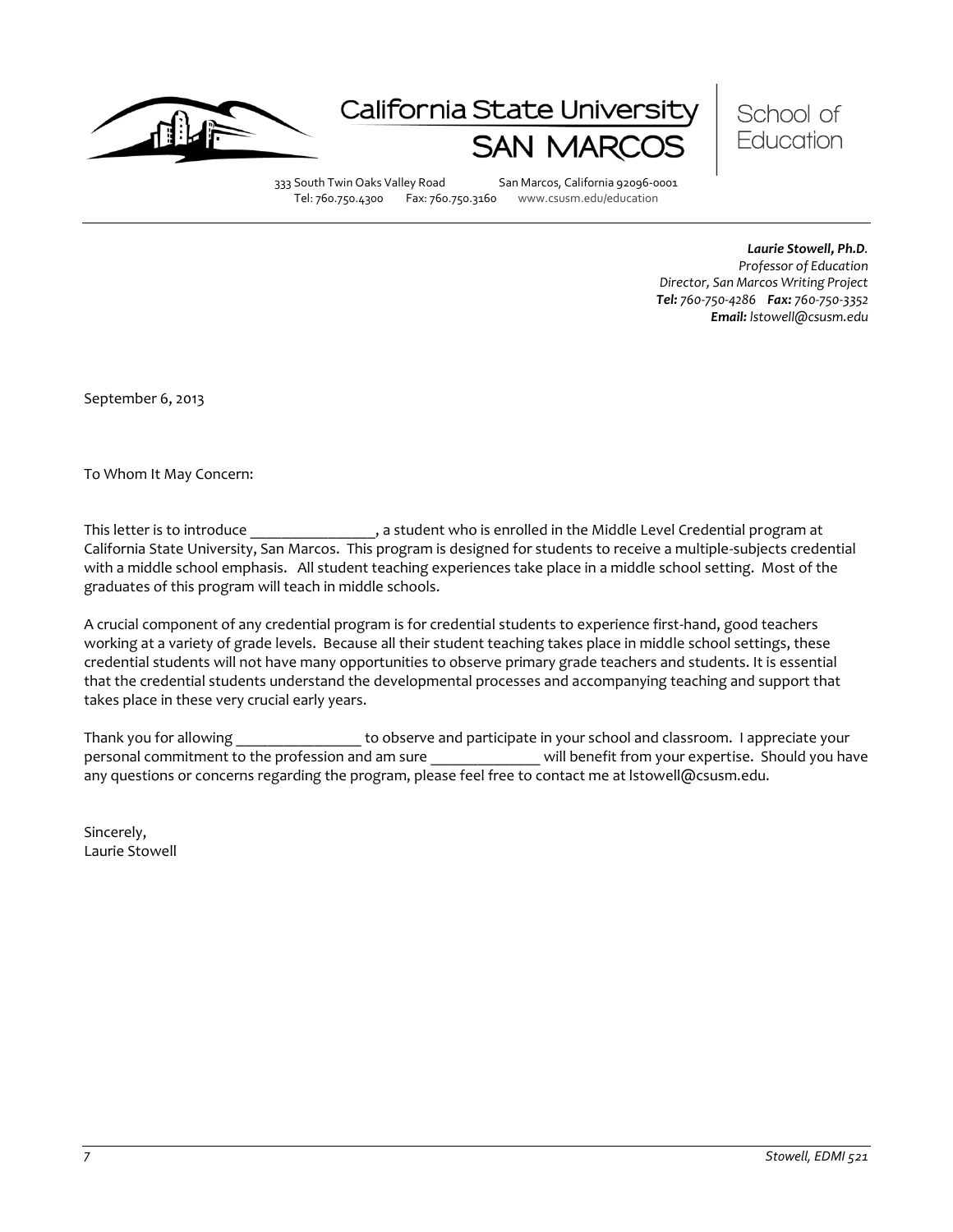**READING Strategy lesson. Focus: Comprehension (20 pts.)** Each of you individually will present one lesson (no longer than 10 minutes please) on a reading **strategy (Do not choose a writing strategy. We will do writing strategy lessons in EDMI 522)**. Write a lesson plan and post it in the moodle by the day you demonstrate your lesson. These can be lessons you would teach individually, in a small group or a whole class. Make your lesson active, interesting, fun and meaningful. Be sure to ask yourself how this lesson is related to real reading. If you can't answer that, you may want to rethink your choice for a lesson. It can be about reading in any content area, it does not necessarily have to be about reading fiction. Examples of strategies are:

Make predictions Form hypothesis Support the hypotheses you make Monitor how well you comprehend while you read Form mental pictures while you read Summarize what you read Make inferences Ask questions of yourself while you read Use context clues to figure out words you don't know Sound out a word you don't know Choose books you can read Organize information while you read. Relate what you are reading to what you already know Recognize the main idea of a story Identify patterns in a text

**Recommended sites for literacy lessons (**in no particular order): There are many websites with lesson plans. The following are some of my favorites. You don't have to use these. I'm just trying to save you some time. There are many more out there, just be aware of who sponsors the site and what the sponsor might be trying to sell you or what their philosophical orientation might be.

- 1. **Readwritethink**: Co-sponsored by NCTE and IRA the two premier literacy professional organizations: http://www.readwritethink.org/
- 2. **Teaching that makes sense**: www.ttms.org
- 3. **Scholastic**[: http://www2.scholastic.com/browse/home.jsp](http://www2.scholastic.com/browse/home.jsp)
- 4. **Kathy Schrock's Guide to Everything**: Educator who vetted and compiled an impressive list of resources for teachers. She was one of the first to post a website of resources for educators on the web: http://www.schrockguide.net
- 5. **National Council of Teachers of English**: [www.ncte.org.](http://www.ncte.org/) While you are there join the Ning: http://ncte2008.ning.com/
- 6. **International Reading Association**: http://www.reading.org/General/Default.aspx
- 7. **National Writing Project**: www.nwp.org
- 8. **Writing Fix**: Sponsored by the Northern Nevada Writing Project:<http://writingfix.com/>
- 9. **Reading Quest:** A great site full of comprehension strategies for all content areas: **<http://www.readingquest.org/strat/>**
- 10. **Comprehension Strategies:** http://www.busyteacherscafe.com/literacy/comprehension\_strategies.html
- 11. **Web English Teacher:** <http://webenglishteacher.com/>
- 12. **English Companion:** http://www.englishcompanion.com/

Materials by Jim Burke, high school teacher and author of many excellent books. Go to "classroom resources" on top bar.

*Important*: Your lesson must address the needs of mainstream students, as well as make provisions for second language learners, students presenting difficulty, and accelerated students. How are you going to work with students who are having difficulty? How will you scaffold second language learners' learning during the lesson? How will your lesson provide enrichment for accelerated students? Will you meet with students individually or in a small group while other students work independently?

### **Post your lesson in the moodle or email the lesson to everyone on the day you demonstrate your lesson. DUE: Sign up**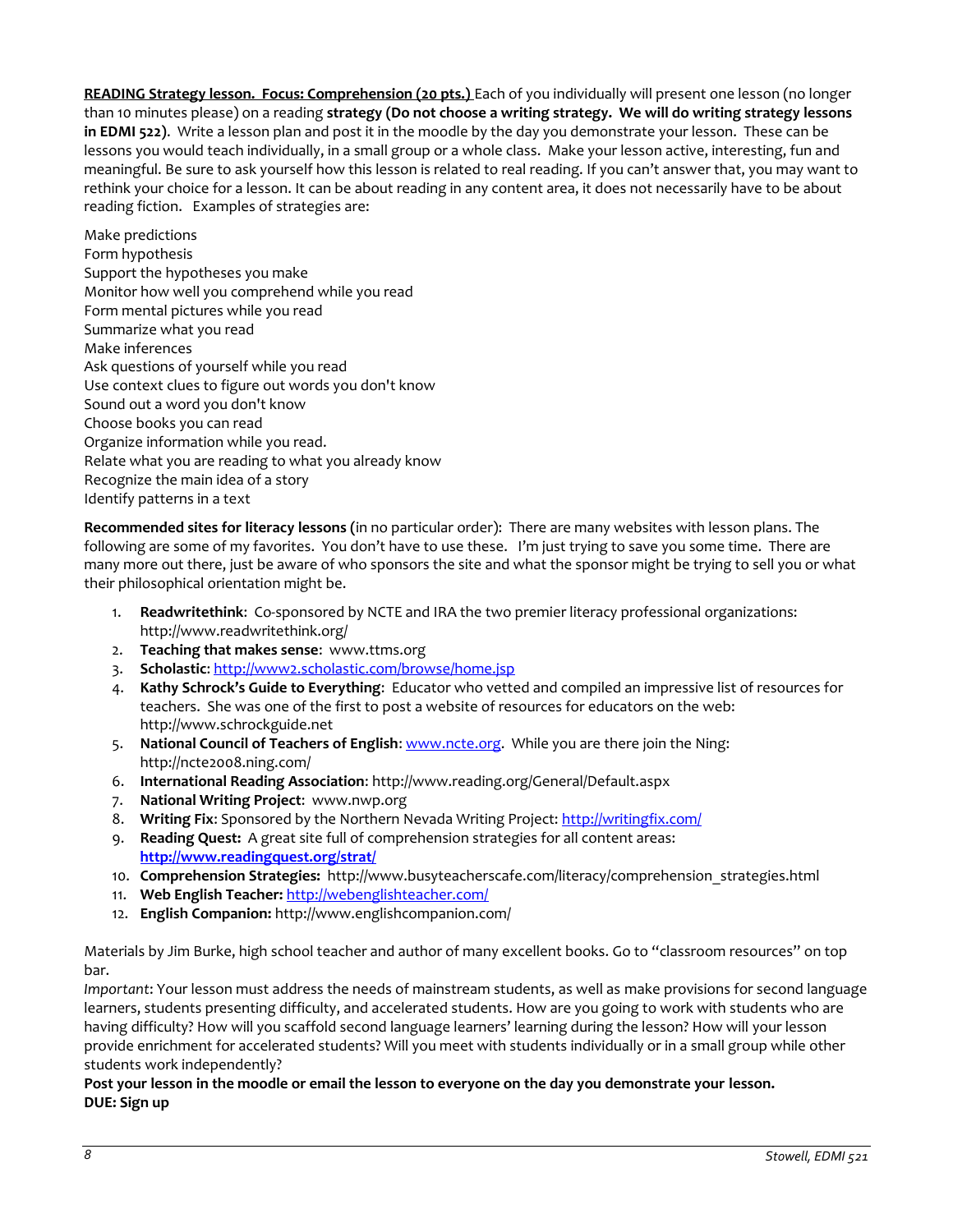# **Use this template as a guideline:**

| Lesson Design by                                                                 |                                                                             |
|----------------------------------------------------------------------------------|-----------------------------------------------------------------------------|
| <b>Title of the Lesson</b>                                                       | <b>Curriculum Area &amp; Grade Level</b>                                    |
| CA Content Standard(s)                                                           | CA ELD Standard(s)                                                          |
| Learning Goal(s) - Objective(s) (Cognitive, Affective,<br>Psychomotor, Language) | Assessment(s)<br>(Entry Level, Formative-Progress Monitoring,<br>Summative) |
| Instructional Strategies (Into/Through/Closure/Beyond)                           | <b>Student Activities</b>                                                   |
| <b>Differentiation Strategies for ELL</b><br>(Content - Process - Product)       | and/or Sp Ed Students                                                       |
| Rationale (Explain why you chose                                                 | these strategies, grouping, etc.)                                           |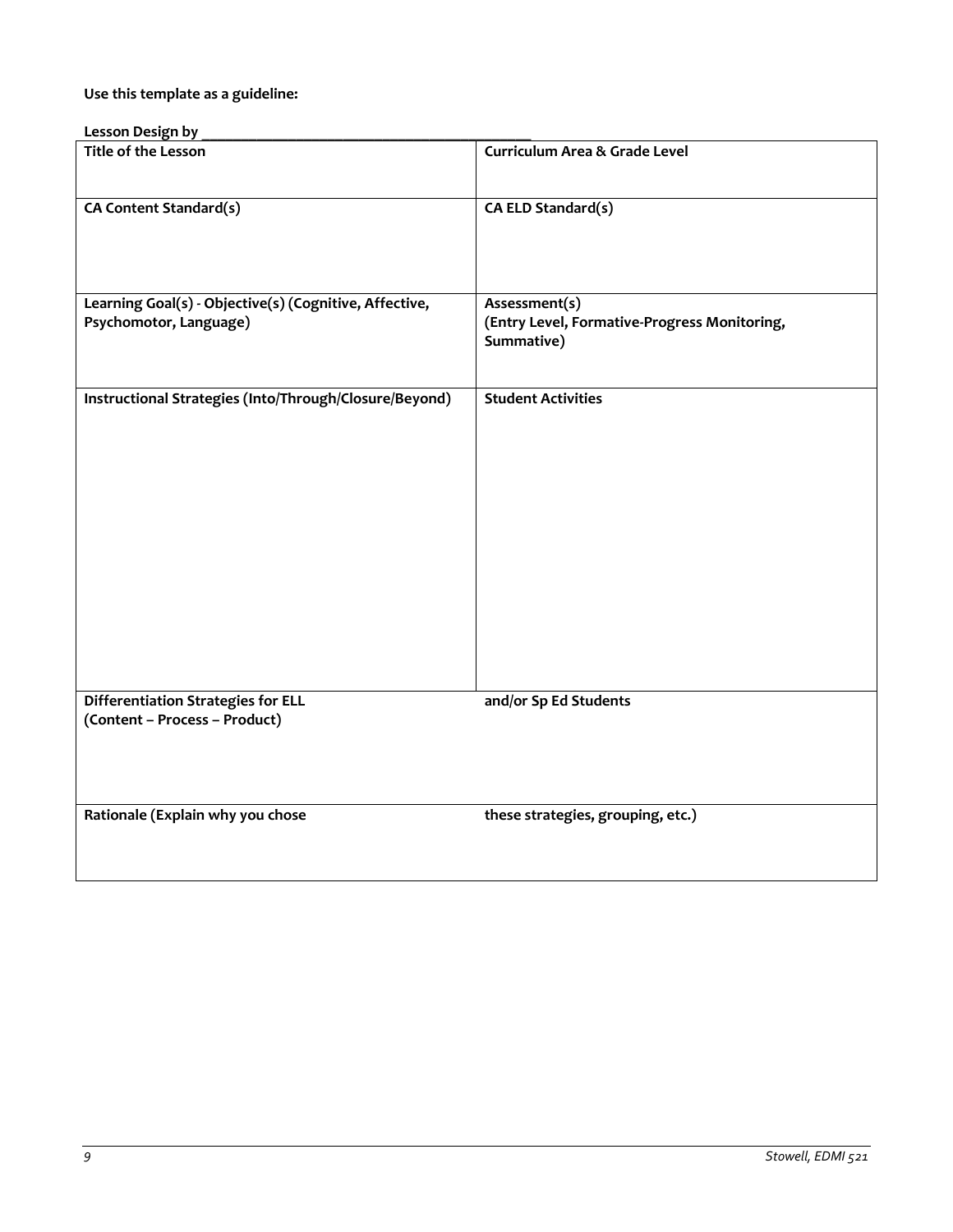**ANNOTATED MENU OF ASSESSMENTS (20 points)** This is designed to familiarize you with a variety of assessment tools and evidence of student learning. You will describe the process and purpose of various assessment tools, including entry-level, progress-monitoring, and summative. Complete the Menu Section, and then choose two assessment tools from your menu and describe how the information from that assessment would or could inform your instruction. What would you do with the assessment information you have gathered about your student(s). You may use an example you have observed or create a scenario in which an assessment might help you understand what a student, a small group or a whole class knows and how that will inform your teaching. **DUE September 25.**

| <b>MENU SECTION</b>                     |                                                             |                                            |                                                                     |                                                          |
|-----------------------------------------|-------------------------------------------------------------|--------------------------------------------|---------------------------------------------------------------------|----------------------------------------------------------|
| Write the name<br>of the<br>assessment. | Is it entry-level,<br>progress-monitoring,<br>or summative? | Describe the purpose<br>of the assessment. | Describe what the<br>assessor does and<br>what the student<br>does. | Describe the kinds of<br>data the assessment<br>creates. |
| 1.                                      |                                                             |                                            |                                                                     |                                                          |
| 2.                                      |                                                             |                                            |                                                                     |                                                          |
| 3.                                      |                                                             |                                            |                                                                     |                                                          |
| 4.                                      |                                                             |                                            |                                                                     |                                                          |
| 5.                                      |                                                             |                                            |                                                                     |                                                          |
| 6.                                      |                                                             |                                            |                                                                     |                                                          |
| 7.                                      |                                                             |                                            |                                                                     |                                                          |
| 8.                                      |                                                             |                                            |                                                                     |                                                          |
| 9.                                      |                                                             |                                            |                                                                     |                                                          |
| 10.                                     |                                                             |                                            |                                                                     |                                                          |

For Menu Section, complete a descriptive list of 10 different assessments. Be complete in your descriptions.

**Professional Disposition (10 Points)** Grading will also include a component of "professional demeanor." Students will conduct themselves in ways that are generally expected of those who are entering the education profession. This includes but is not limited to the following:

- On-time arrival to all class sessions;
- Advance preparation of readings and timely submission of assignments;
- Respectful participation in all settings (e.g., whole group, small group, in/outside of class); Carefully considered, culturally aware approaches to solution-finding

#### **Assessment of Professional Dispositions**

Assessing a candidate's dispositions within a professional preparation program is recognition that teaching and working with learners of all ages requires not only specific content knowledge and pedagogical skills, but positive attitudes about multiple dimensions of the profession. The School of Education has identified six dispositions – social justice and equity, collaboration, critical thinking, professional ethics, reflective teaching and learning, and life-long learning—and developed an assessment rubric. For each dispositional element, there are three levels of performance - *unacceptable*, *initial target*, and *advanced target*. The description and rubric for the three levels of performance offer measurable behaviors and examples.

The assessment is designed to provide candidates with ongoing feedback for their growth in professional dispositions and includes a self-assessment by the candidate. The dispositions and rubric are presented, explained and assessed in one or more designated courses in each program as well as in clinical practice. Based upon assessment feedback candidates will compose a reflection that becomes part of the candidate's Teaching Performance Expectation portfolio. Candidates are expected to meet the level of *initial target* during the program.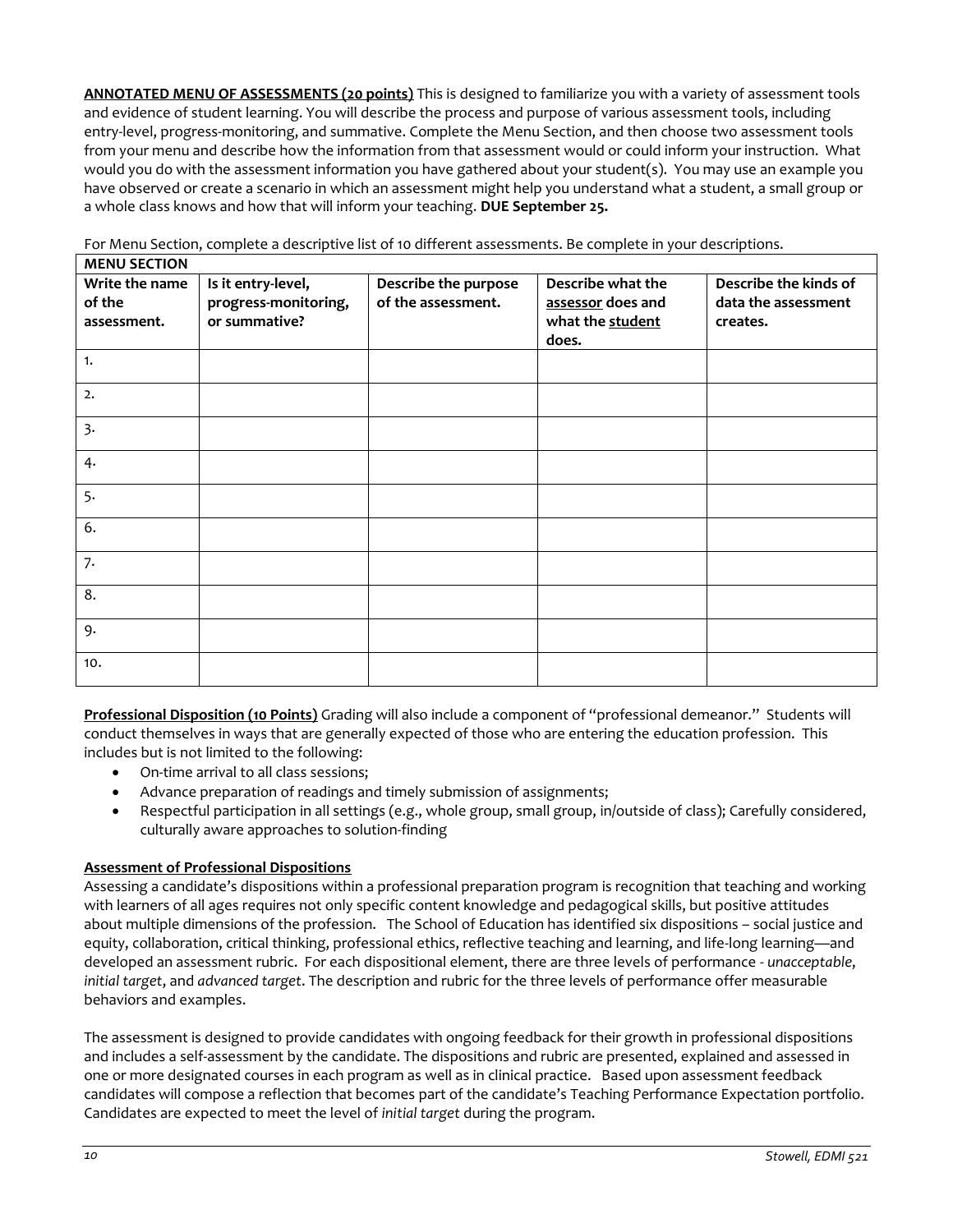**RICA resources:** There are many resources available and we will talk about how to organize yourself to study for the RICA in the second semester. The course readings, your textbooks, the RICA website [\(http://www.rica.nesinc.com/\)](http://www.rica.nesinc.com/) and other on line resources can also serve as a resource. Dr. Quiocho offers Workshops on Saturdays before the RICA exam and you are strongly encouraged to attend one before you take the exam. Dates can be found at: [http://www.csusm.edu/education/ricainfo.html.](http://www.csusm.edu/education/ricainfo.html) We will create worksheets that look like this:

# Example 1

### **California Reading Initiative Reading/ Language Arts Components Grid**

| Component | How to Assess<br>(include rationale) | How to Teach It<br>(Strategies) | Accommodations<br>(at least 3) |
|-----------|--------------------------------------|---------------------------------|--------------------------------|
|           |                                      |                                 |                                |
|           |                                      |                                 |                                |
|           |                                      |                                 |                                |
|           |                                      |                                 |                                |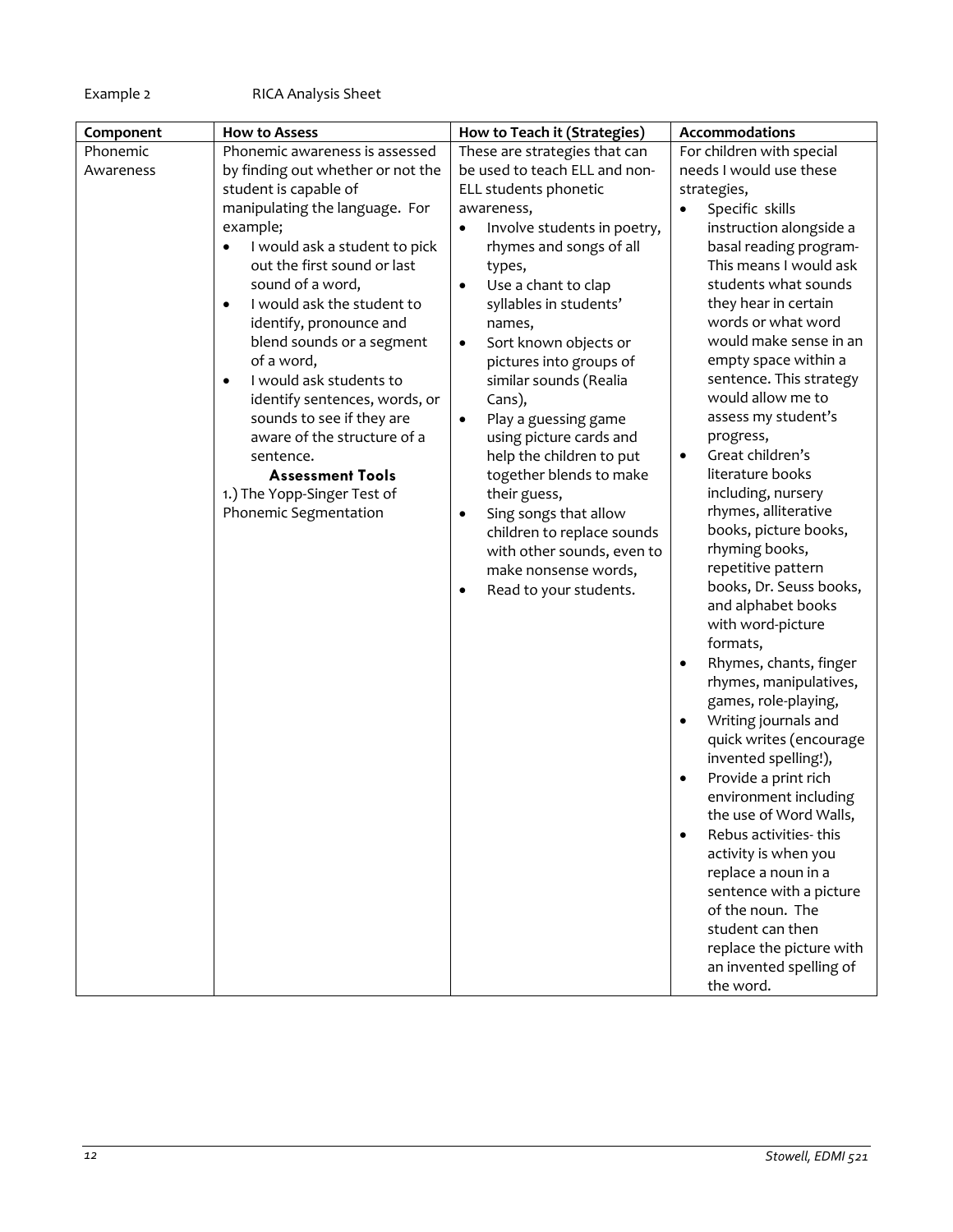| <b>Assignment</b>         |                            | <b>Points</b> |              | Due Date   |
|---------------------------|----------------------------|---------------|--------------|------------|
| Comment cards             |                            | 30 pts.       |              | Each class |
|                           | Primary grades Observation | 20 pts.       |              | Oct. $7$   |
|                           | Reading Strategy lesson    | 20 pts.       |              | Sign up    |
|                           | Assessment menu            | 20 pts.       |              | Sept. 25   |
| Professional dispositions |                            | 10 pts        |              |            |
| <b>TOTAL</b>              |                            | 100 pts.      |              |            |
| <b>Grading scale</b>      |                            |               |              |            |
| A                         | 93-100 points              | B-            | 80-82 points |            |
| A-                        | $90 - 92$                  | $C+$          | $77 - 79$    |            |
| B+                        | 87-89                      | C             | 74-76        |            |
| B                         | 83-86                      | C-            | 70-72        |            |

In order to earn a teaching credential from the state of California, you must maintain a B average (3.0 GPA) and cannot receive below a C+ in any course in your teacher education program.

#### **Course Requirements**

Teacher education is a professional preparation program. It is expected that students will come to class prepared to discuss the readings, submit required assignments, and participate in class activities. Students are expected to adhere to academic honesty and integrity, standards of dependability, confidentiality and writing achievement. Because it is important for teachers to be able to effectively communicate their ideas to students, parents, colleagues, and administrators, writing that is original, clear and error-free is a priority for the College of Education. It is expected that work will be turned in on time. Please discuss individual issues with the instructor. Points will be deducted if assignments are submitted late (10% penalty per day late; no credit will be awarded if the assignment is one week late).

**Select a "buddy" to ensure you receive handouts and information when you must miss class.**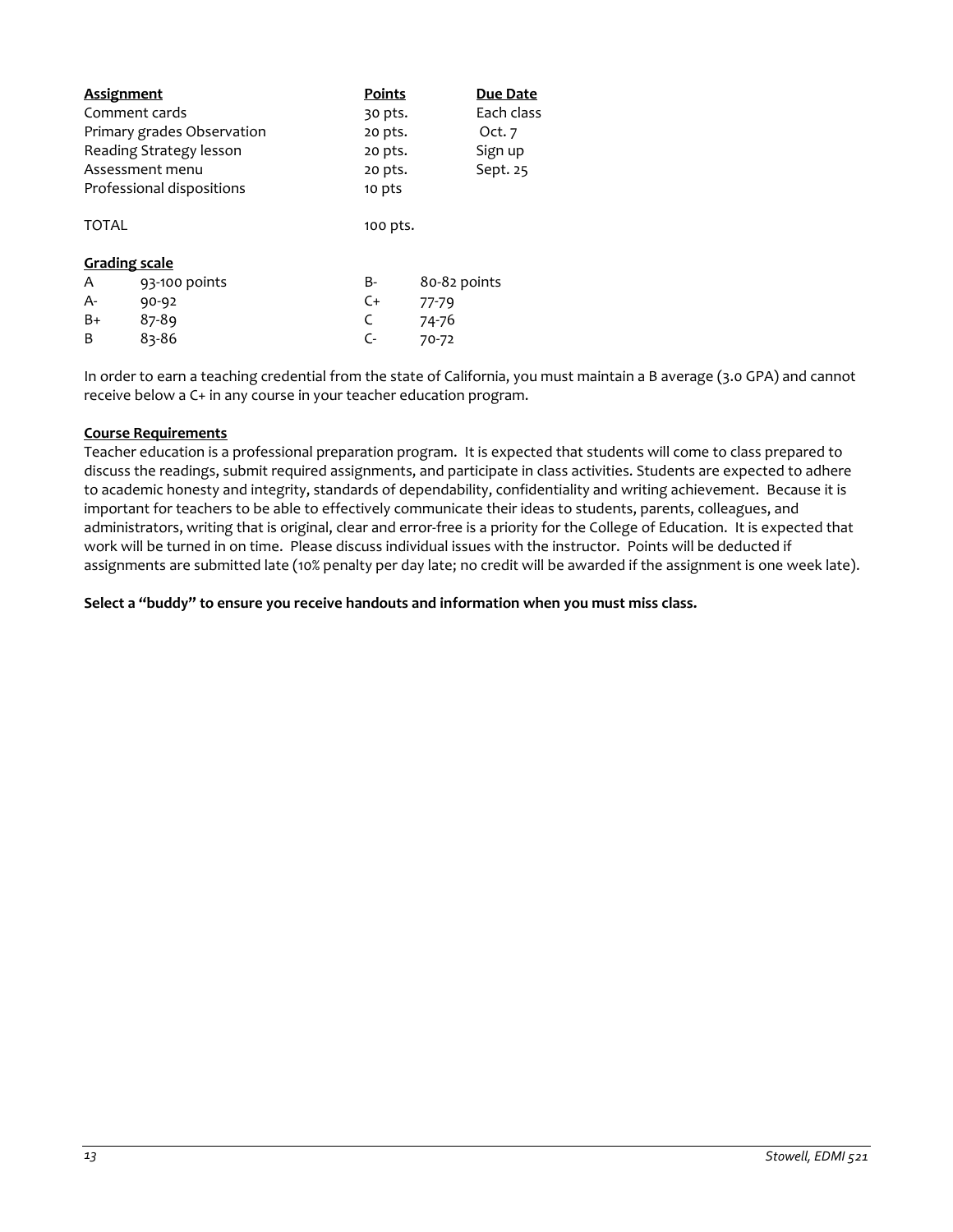# **Schedule/Course Outline**

# **Readings and Assignments:**

| Date     | <b>Topic</b>                           | Readings/Assignments                                                                                                    |
|----------|----------------------------------------|-------------------------------------------------------------------------------------------------------------------------|
| Aug 29   | Overview of course                     |                                                                                                                         |
| P m      | <b>Building community</b>              |                                                                                                                         |
| Sept.3   | Safe for all                           | Article in Moodle "Why address gay issues with children"                                                                |
| pm       | <b>Building community</b>              | View "It's elementary" videos in moodle                                                                                 |
|          |                                        | Building Community chapter by L. Stowell                                                                                |
| Sept. 5  | What is language?<br>What is literacy? | Johnston, P. G. Ivey & A. Faulkner, "Talking in class: Remembering<br>what is important about classroom talk". (moodle) |
| pm       | 1 <sup>st</sup> language acquisition   | Harste, J. "What do we mean by literacy now?" (moodle)                                                                  |
|          |                                        | Cooper, et al chapt. 1, chpt. 3.                                                                                        |
|          |                                        | Cunningham & Allington ch. 1                                                                                            |
| Sept. 6  | Emergent literacy                      |                                                                                                                         |
| pm       |                                        |                                                                                                                         |
| Sept. 9  | Emergent literacy                      | Cooper, et al chapt. 5 (pg 180-224; 180-199 are lesson ideas)                                                           |
| pm       | Phonemic awareness                     | Guillaume (Moodle)                                                                                                      |
|          | Concepts of print                      | Optional:                                                                                                               |
|          |                                        | Cunningham chpts. 2, 3, 4                                                                                               |
| Sept. 10 | Early reading                          | Cooper et al, chpt. 5                                                                                                   |
| pm       | Structure of English                   | Cunningham & Allington ch. 2, 3                                                                                         |
|          | Language                               | Duffy & Hoffman: "In pursuit of an illusion" (moodle)                                                                   |
| Sept. 13 | <b>Guided Reading</b>                  | Optional:                                                                                                               |
| am       | Shared reading<br>Reading in CCCS      | Cunningham, chpt. 5                                                                                                     |
| Sept. 17 | Phonics                                | Cunningham & Allington ch. 4, 5                                                                                         |
| am       | Fluency                                | Trachtenberg, (Moodle)                                                                                                  |
|          |                                        | Applegate, et al:"She's my best reader: She just can't                                                                  |
|          |                                        | comprehend" (Moodle)                                                                                                    |
|          |                                        | Optional:                                                                                                               |
|          |                                        | Cunningham chpts. 6, 7, 8, 14, 15                                                                                       |
|          |                                        | Bring Phonics they use to class (if you have it)                                                                        |
| Sept. 18 | Assessment                             | Cooper, et al chapt. 11                                                                                                 |
| am       | Using assessment to plan               | Cunningham & Allington chpt. 10                                                                                         |
|          | instruction                            |                                                                                                                         |
|          |                                        | Optional:                                                                                                               |
|          |                                        | Cunningham chpt. 13                                                                                                     |
| Sept. 20 | Comprehension                          | Cooper, et al chapt. 4 (pg. 123-142), chapt. 7                                                                          |
| pm       | Response                               | Cunningham & Allington ch. 6, 7<br>Course reader p. 138, 171                                                            |
|          |                                        | Cervetti, G., P.D. Pearson, "Reading, writing, thinking like a                                                          |
|          |                                        | scientist" (moodle)                                                                                                     |
|          |                                        |                                                                                                                         |
|          |                                        | Optional:                                                                                                               |
|          |                                        | Cunningham chpt. 11                                                                                                     |
| Sept. 23 | Comprehension                          | McLaughlin, M. "Reading comprehension: What every teacher                                                               |
| pm       | Literature selection                   | needs to know" (moodle)                                                                                                 |
|          |                                        | Cairo, J. "Understanding dispositions toward reading on the                                                             |
|          |                                        | internet" (moodle)                                                                                                      |
|          |                                        | Lit circles role sheets due: Bring book for discussion                                                                  |